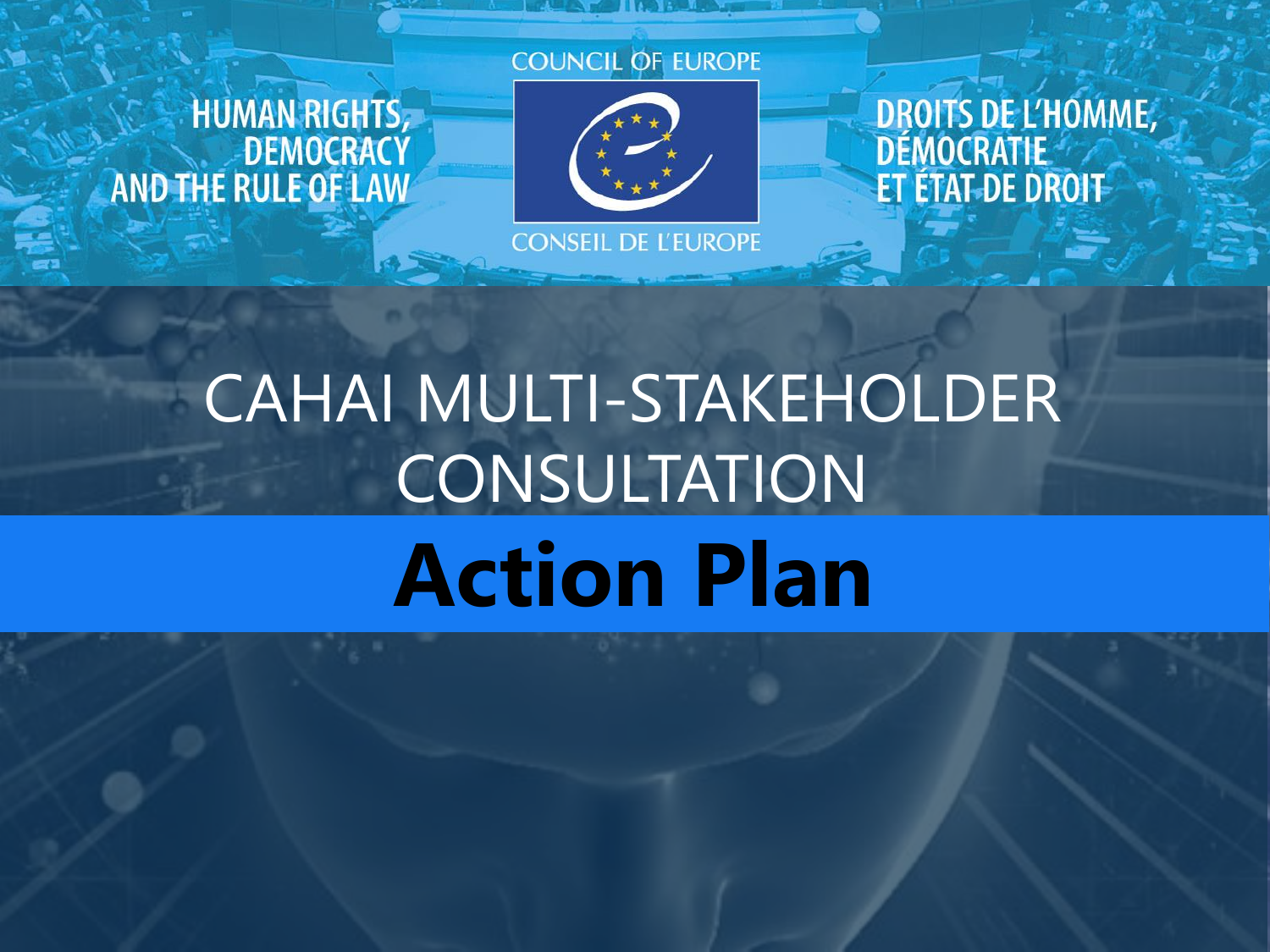Action Plan on Multi-stakeholder consultation

Developed on the basis of different inputs **(CAHAI-COG, CAHAI-PDG, Bureau)**

A roadmap for the multi-stakeholder consultation

**Appendix I: Questionnaire Appendix II: non-exhaustive list of stakeholders Appendix III: note for the respondent**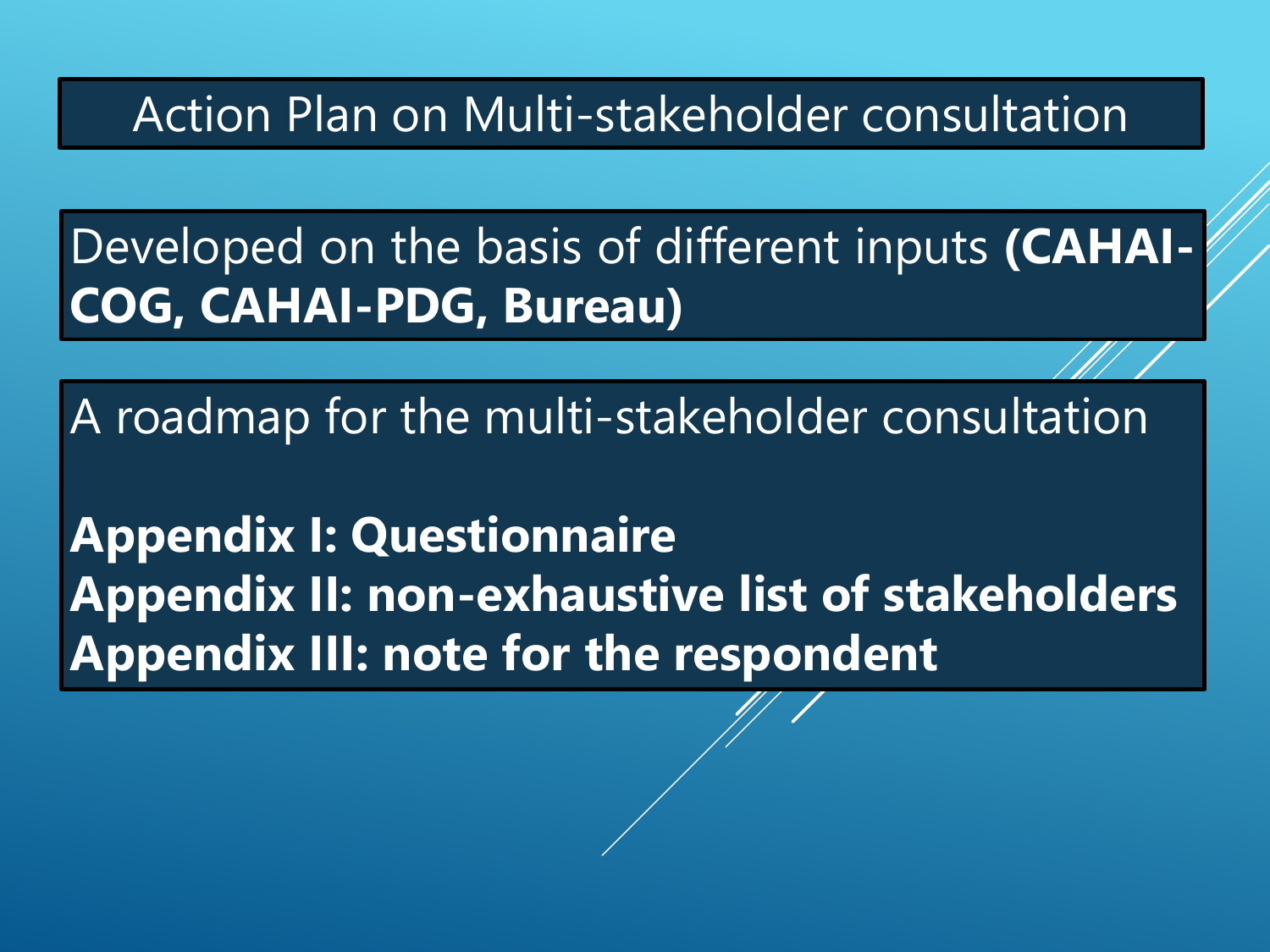

**Objective:** feed the work of the CAHAI-LFG

**Calendar:** Implementation in **March-April**, with media announcement one week before the start

Collection and analysis of replies, preparation of a report to be reviewed by CAHAI-COG: **May**

Presentation to the plenary in **July**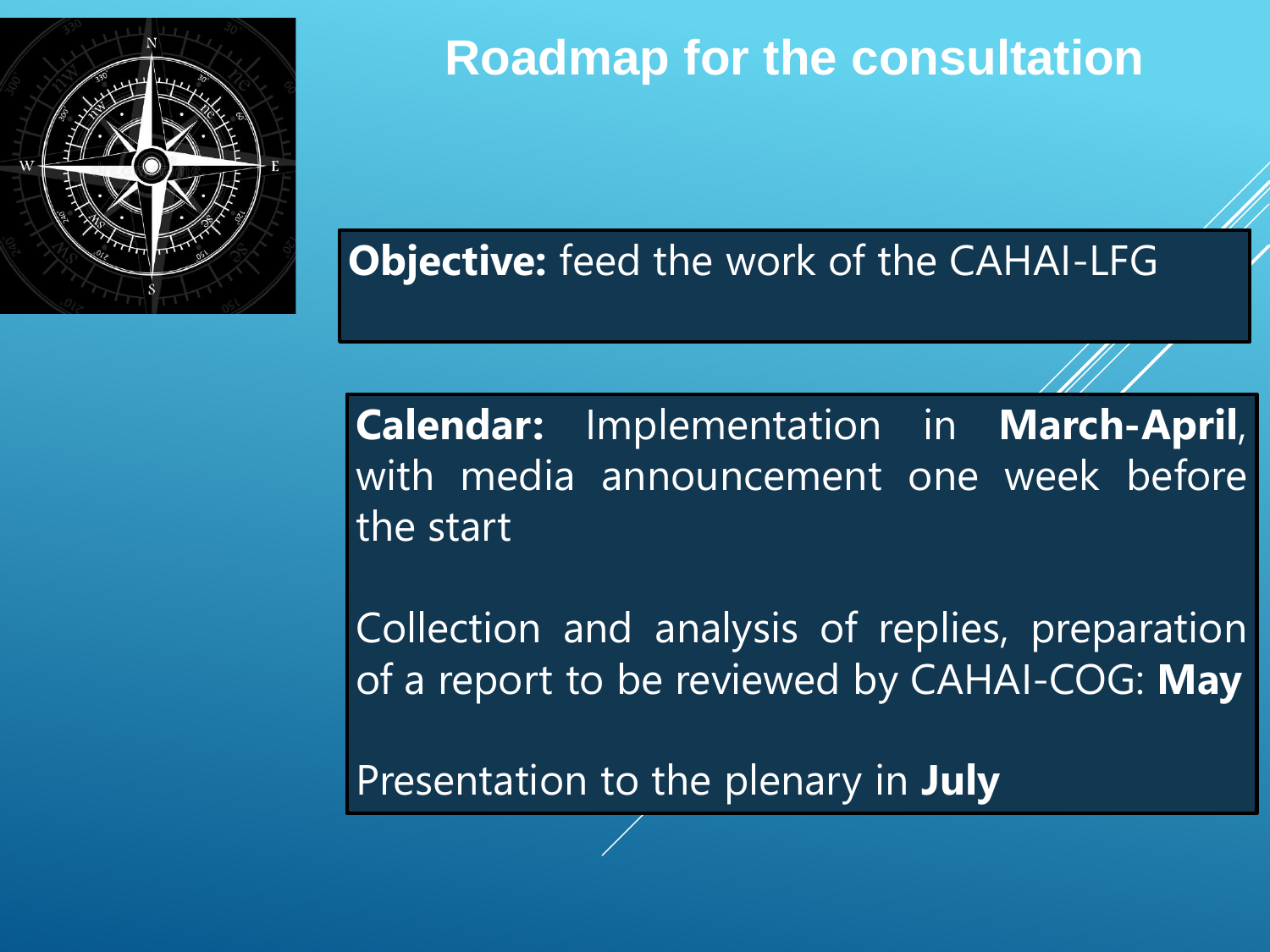

# **Target groups**

As a starting point: CAHAI members, observers, participants

International online consultation based on a one- size-fits-all question-based survey, open to institutional representatives (not individuals)

In addition, invitation issued to the stakeholders preliminary identified by the CAHAI-COG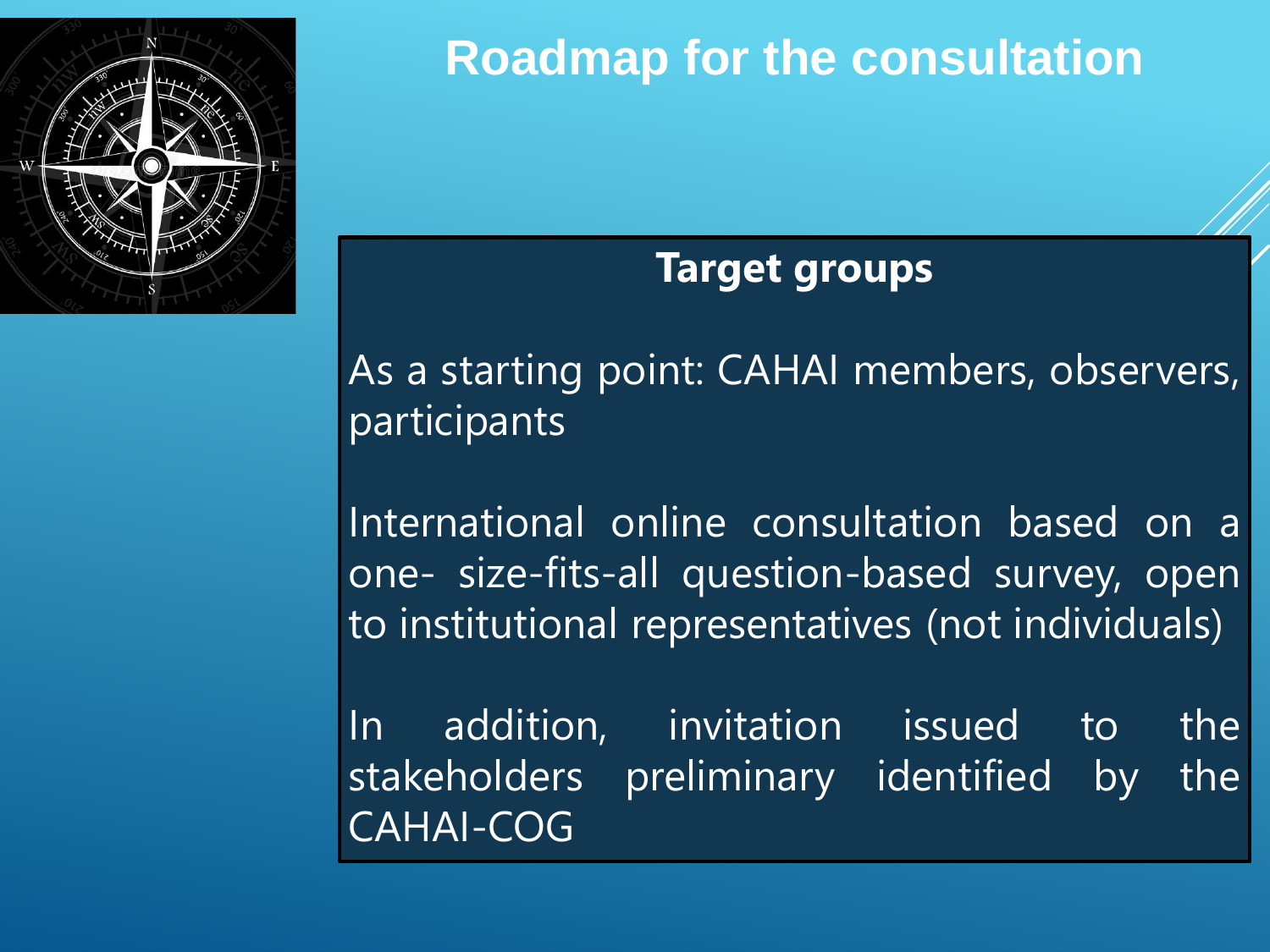

# **National consultations** should be encouraged

Member States are invited to raise awareness of the consultations, but it is up to them to decide whether to organise national consultations or not.

Each State could translate the survey in its national language.

The findings of any national consultations would be communicated to the CAHAI and published on the main page of the consultation, in addition to the deliverables of the international consultation.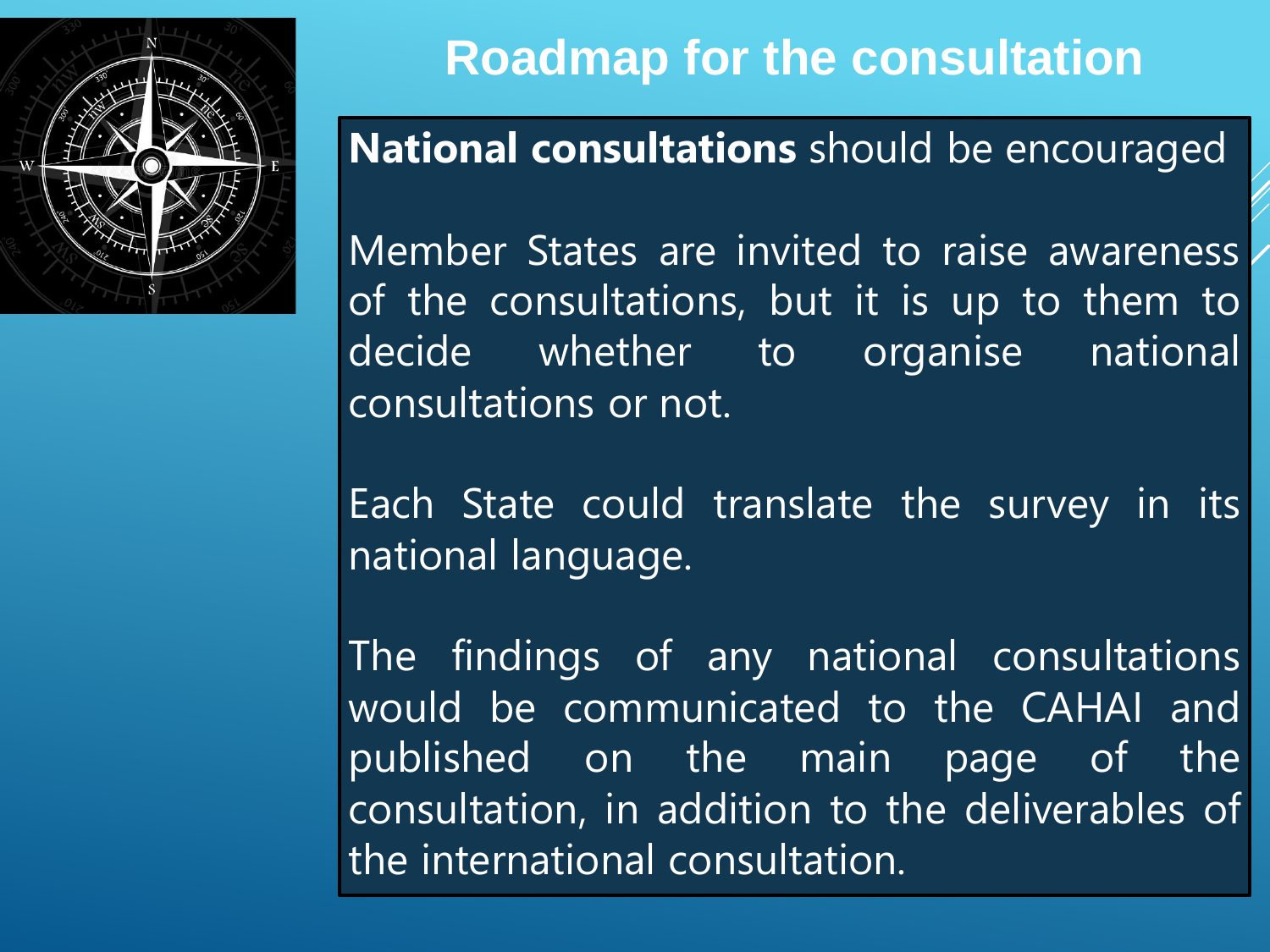

# **Questionnaire**

- Thorough work of preparation by CAHAI-PDG
- Closed questions, open questions, multiple choice questions and Likert-type scale questions
- No obvious yes or no answer
- Open questions well-framed with a limited number of words for reply
- Possibility to say 'no opinion/don't know'.
- 50 questions, requiring approximately 60 75 minutes for completion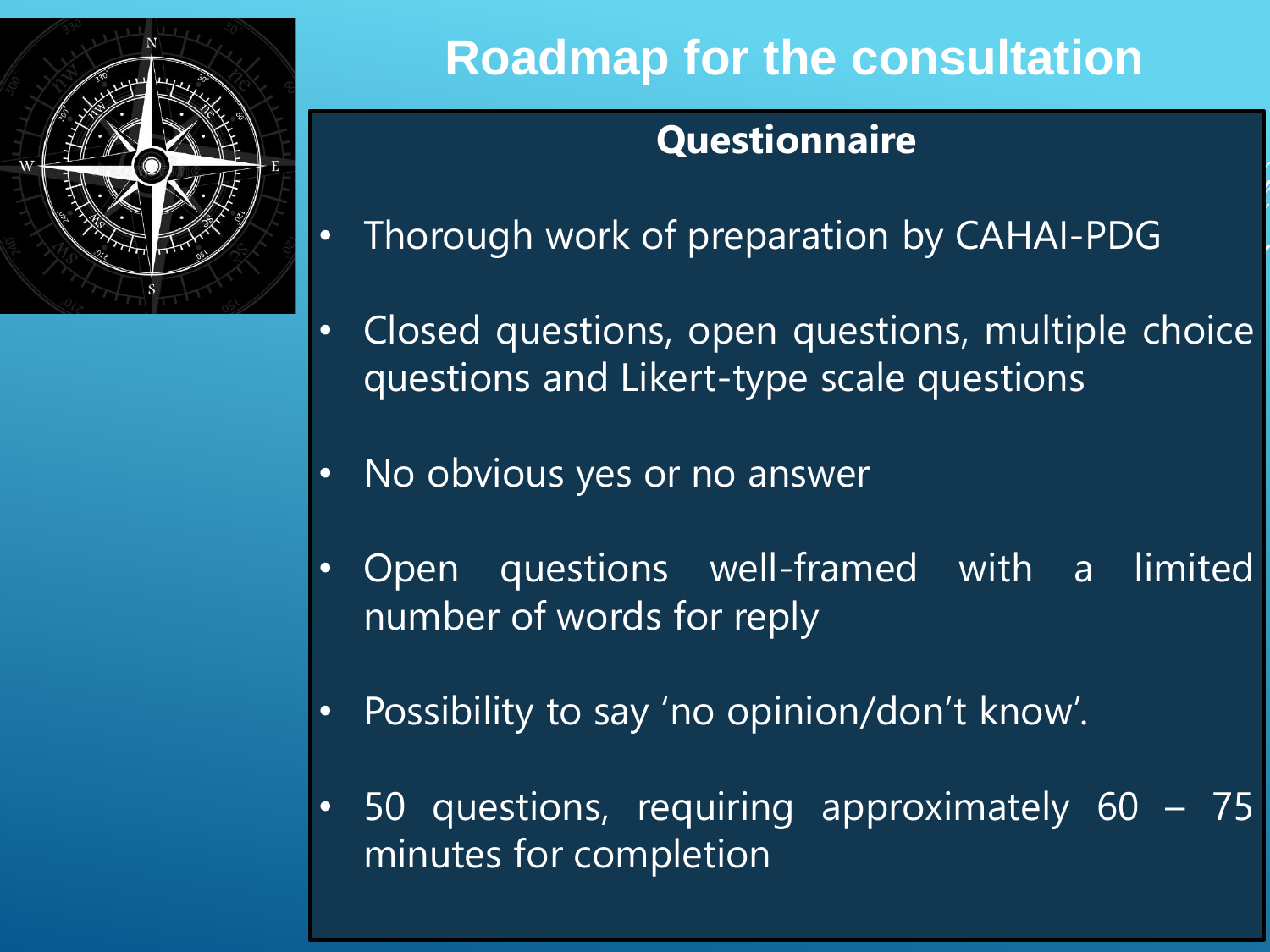

# **Final deliverables**

- i) a compilation of the replies received to the online consultation, on the understanding that this should be done in a neutral and nonbiased way, without ignoring or silencing any contribution received;
- ii) a final report summarising the main findings of the consultation, which will be reviewed by the CAHAI-COG and transmitted to the plenary.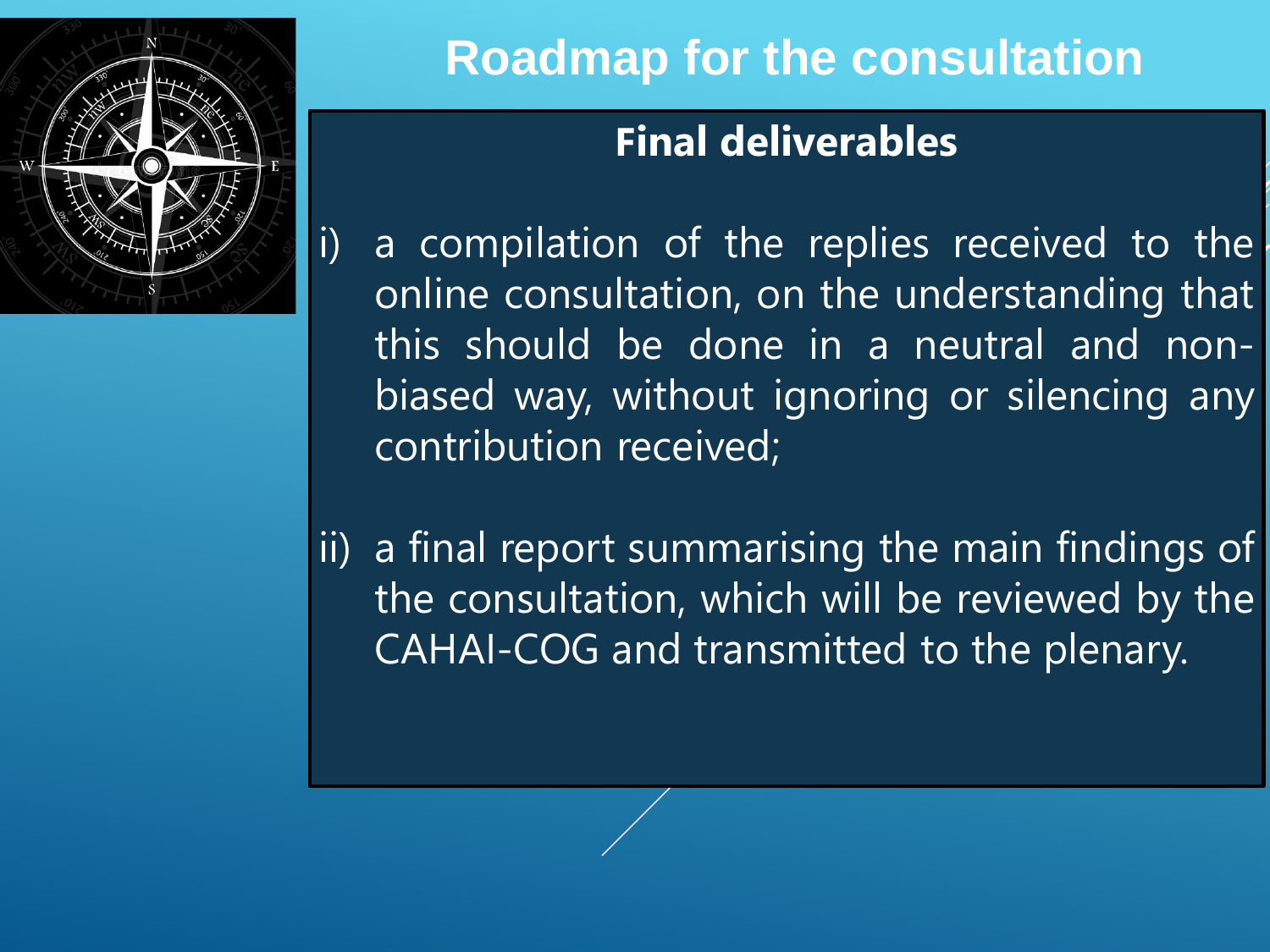## *Questionnnaire*



#### **Disclaimer on data protection**

Personal data collected with this questionnaire are managed in accordance with the Secretary General's Requlation of 17 April 1989 instituting a system of data protection for personal data files at the Council of Europe and the DGA/DIT(2013)02 Data and Information Management Policy of the Council of Europe.

I, in my capacity as the contact person for replies provided by my delegation, understand that any data, information or assessment, including personal data or confidential information, that I supply to the above survey will be exclusively used by the Council of Europe in the framework of the work undertaken by the CAHAI. I agree to this use being made of any information provided. I understand that, the original replies provided, containing the above personal data, would be deleted by the CAHAI secretariat by [DATE] at the latest.

I formally consent to the use of my personal data and of any other information I supplied as described above. If I submit personal data or confidential information of another person, I confirm that I have obtained the authorisation to do so from that person.

For any request relating to the exercise of your right to the protection of personal data, please contact dpo@coe.int.

For any issues, please contact secretariat.cahai@coe.int

#### 1. Pre-screening question of the survey:

- Your state
- Institution: Name of the institution/body/company
- Your state
- Institution: Name of the institution/body/company

## 5 différents sections

I) Definition of AI systems

II) Opportunities and risks arising from AI systems

III) Impact on human rights, democracy and the rule of law

IV) Potential gaps in existing legal instruments

V) Elements of a legal framework

VI) Policies and mechanisms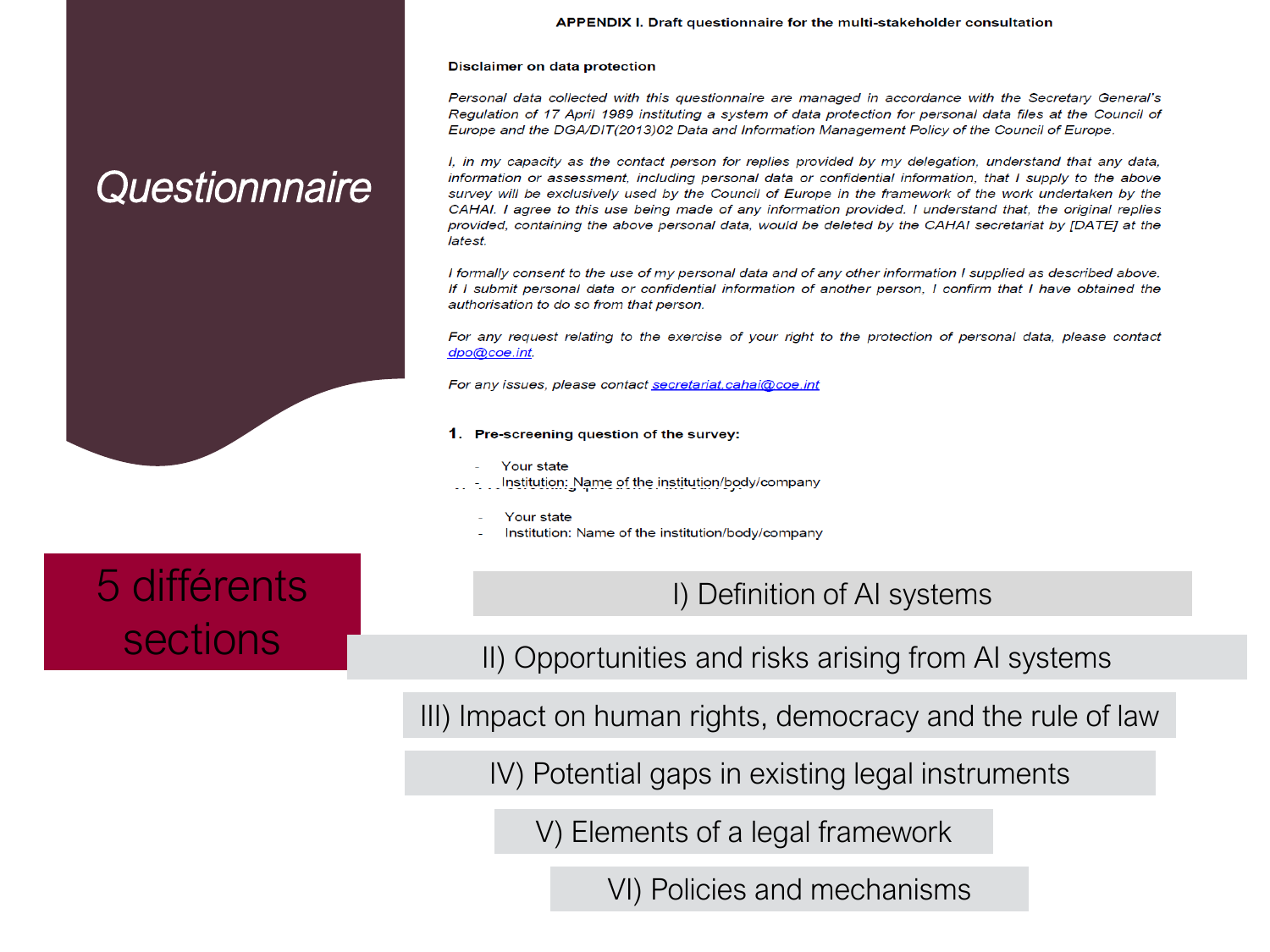### *List of international stakeholders*



**APPENDIX II. List of international stakeholders** 

This non-exhaustive list is meant to provide the CAHAI with examples of groups of stakeholders whose consultation was deemed important.

#### International regulators/inter-governmental organisations

UN Office of the Secretary General - High Level Group on Digital Cooperation UN Office of the Secretary General - Global Pulse Initiative UNICRI - Centre For Artificial Intelligence and Robotics **UNESCO** International Telecommunications Union (ITU) **UNICEF** UN Office of the High Commissioner for Human Rights (OHCHR) International Labour Organisation (ILO)

Non exhaustive, meant to provide exemples of stakeholders to be consulted